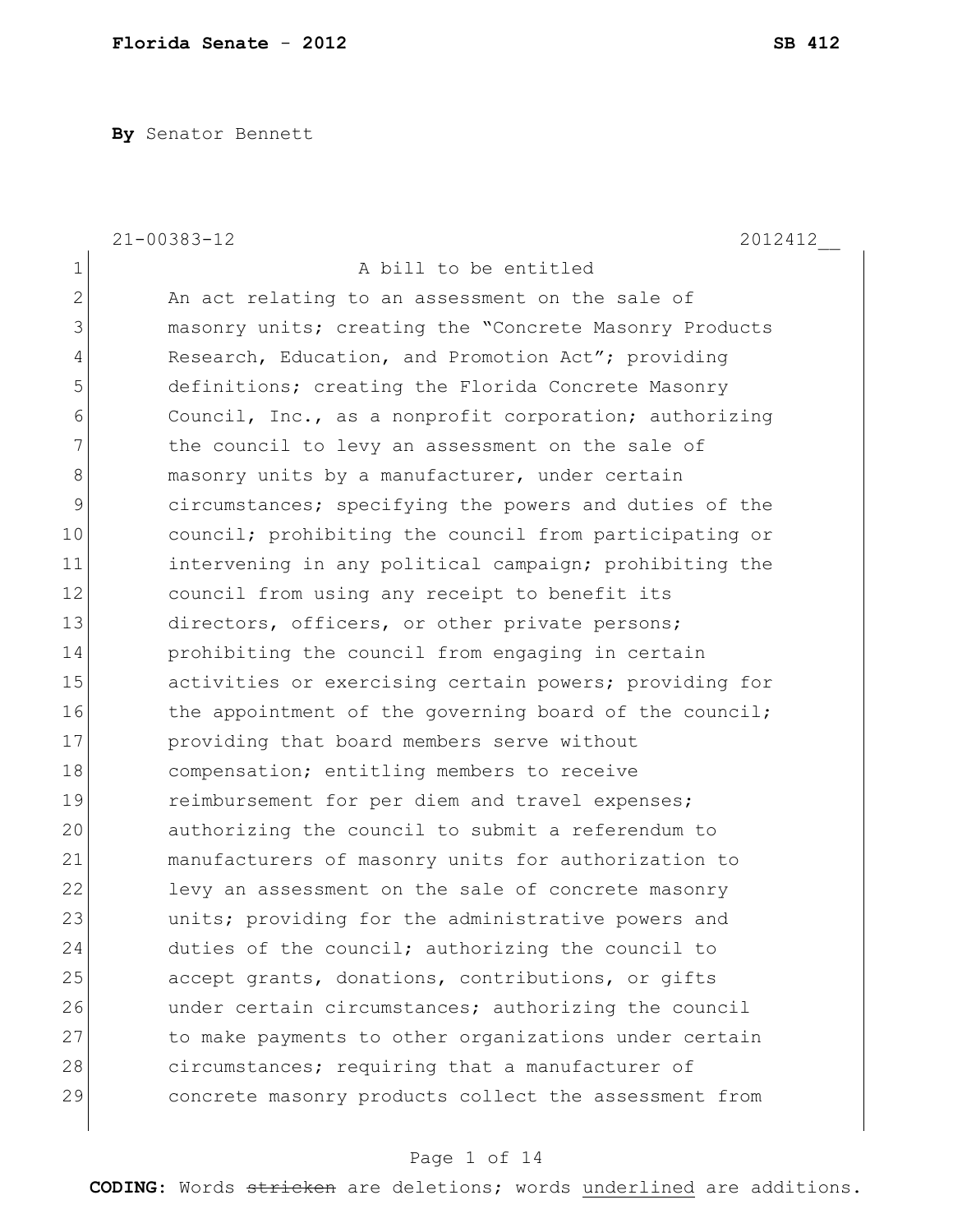|    | $21 - 00383 - 12$<br>2012412                                     |
|----|------------------------------------------------------------------|
| 30 | a purchaser at the time of sale of a concrete masonry            |
| 31 | unit; authorizing the council to initiate legal action           |
| 32 | against a manufacturer that fails to remit the                   |
| 33 | assessment; providing a procedure for manufacturers to           |
| 34 | petition for a referendum to continue the assessment;            |
| 35 | requiring the council to adopt bylaws; providing an              |
| 36 | effective date.                                                  |
| 37 |                                                                  |
| 38 | WHEREAS, the Legislature intends to promote the growth of        |
| 39 | the concrete masonry industry in this state; to assure the       |
| 40 | public that a superior, sustainable construction material is     |
| 41 | produced by a skilled and educated workforce; to provide for the |
| 42 | general economic welfare of the state and of the producers,      |
| 43 | contractors, and end-use consumers of masonry products; and to   |
| 44 | provide the masonry industry of this state with the authority to |
| 45 | establish a self-financed, self-governed program to help         |
| 46 | develop, maintain, and expand the state, national, and foreign   |
| 47 | markets for masonry products and services that are mined,        |
| 48 | manufactured, produced, or processed in this state, NOW,         |
| 49 | THEREFORE,                                                       |
| 50 |                                                                  |
| 51 | Be It Enacted by the Legislature of the State of Florida:        |
| 52 |                                                                  |
| 53 | Section 1. Concrete Masonry Products Research, Education,        |
| 54 | and Promotion Act.-                                              |
| 55 | (1) SHORT TITLE. - This section may be cited as the "Concrete    |
| 56 | Masonry Products Research, Education, and Promotion Act."        |
| 57 | (2) DEFINITIONS. - As used in this section, the term:            |
| 58 | (a) "Commission" means the Florida Building Commission.          |
|    |                                                                  |

# Page 2 of 14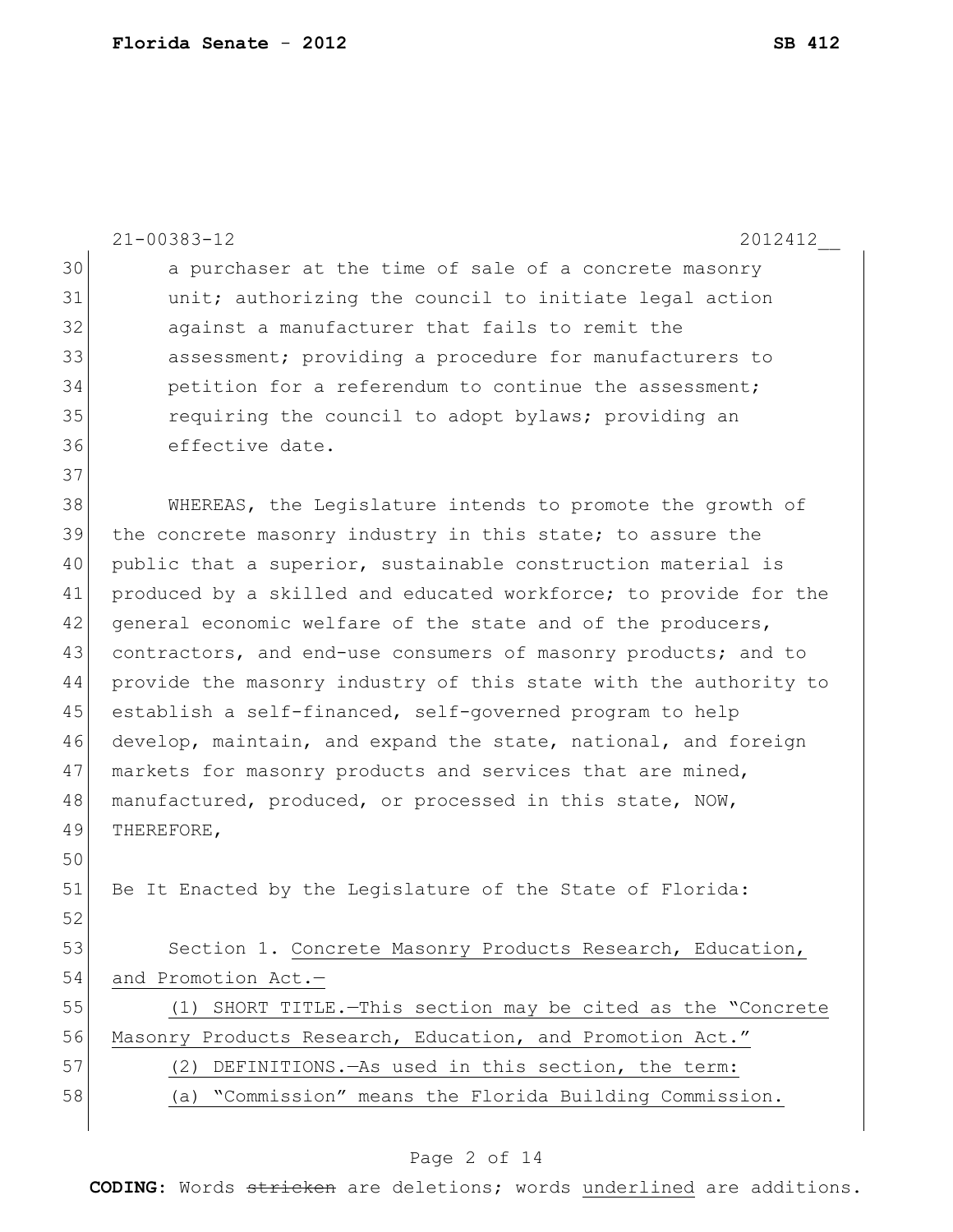|    | $21 - 00383 - 12$<br>2012412                                     |
|----|------------------------------------------------------------------|
| 59 | (b) "Concrete masonry products" refers to a broad class of       |
| 60 | products, including, but not limited to, concrete masonry units  |
| 61 | and hardscape products such as concrete pavers and segmental     |
| 62 | retaining wall units that are manufactured on a block machine    |
| 63 | using dry-cast concrete.                                         |
| 64 | (c) "Concrete masonry unit" means a concrete masonry             |
| 65 | product that is a man-made masonry unit having a nominal width   |
| 66 | of 3 inches or greater and manufactured by a block machine using |
| 67 | dry-cast concrete. The term includes, but is not limited to,     |
| 68 | gray block, architectural block, concrete brick, concrete        |
| 69 | masonry units to be post-tensioned, concrete masonry units to be |
| 70 | surface-bonded, sound wall block, and fence block. The term does |
| 71 | not include concrete veneer units having a width of less than 3  |
| 72 | inches, segmental retaining wall units, concrete pavers, clay    |
| 73 | brick, clay masonry units, precast panels, cast stone, adhered   |
| 74 | manufactured stone masonry veneer, calcium silicate units,       |
| 75 | lintels and sills, articulating concrete or revetment block,     |
| 76 | autoclave-aerated concrete, and dimension stone.                 |
| 77 | (d) "Council" means the Florida Concrete Masonry Council,        |
| 78 | Inc.                                                             |
| 79 | (e) "Machine cavity" means the open space in the mold of a       |
| 80 | block machine capable of forming a single masonry unit that has  |
| 81 | nominal plan dimensions of 8 inches by 16 inches.                |
| 82 | (f) "Manufacturer" means a person engaged in the business        |
| 83 | of manufacturing concrete masonry units.                         |
| 84 | (q) "Masonry unit" means a noncombustible building product       |
| 85 | intended to be laid by hand or to be joined using mortar, grout, |
| 86 | surface bonding, post-tensioning, or some combination of these   |
| 87 | methods.                                                         |
|    |                                                                  |

# Page 3 of 14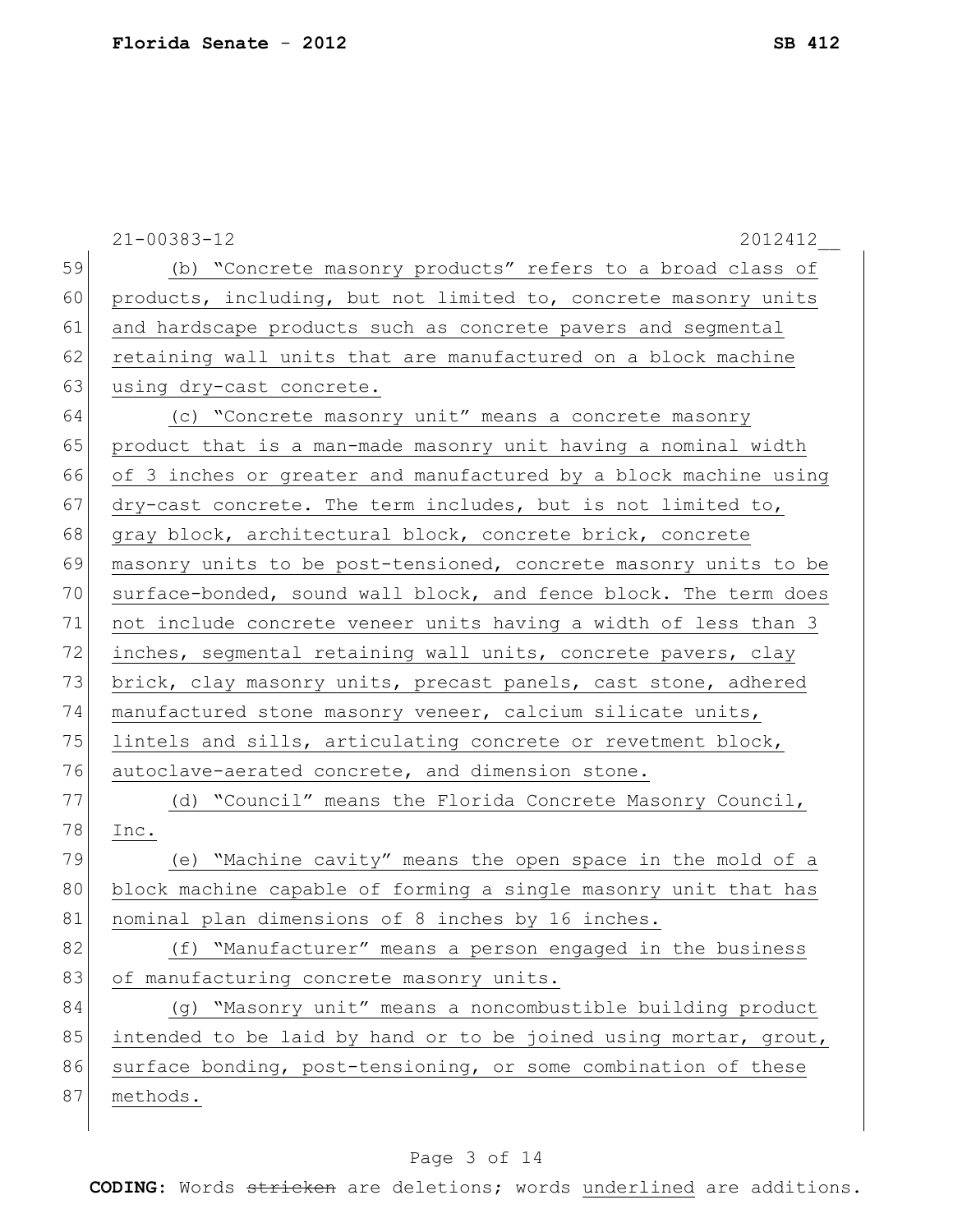|     | $21 - 00383 - 12$<br>2012412                                     |
|-----|------------------------------------------------------------------|
| 88  | (3) FLORIDA CONCRETE MASONRY COUNCIL, INC.; CREATION;            |
| 89  | PURPOSES.-                                                       |
| 90  | (a) There is created the Florida Concrete Masonry Council,       |
| 91  | Inc., a nonprofit corporation organized under the laws of this   |
| 92  | state and operating as a direct-support organization of the      |
| 93  | commission.                                                      |
| 94  | (b) The council may levy an assessment of 1 cent per             |
| 95  | concrete masonry unit that is produced and sold by a             |
| 96  | manufacturer in the state if the imposition of the assessment is |
| 97  | approved by referendum pursuant to subsection (5). The proceeds  |
| 98  | of the assessment shall be used to fund the activities of the    |
| 99  | council. With respect to the administration of the assessment,   |
| 100 | the council shall:                                               |
| 101 | 1. Develop, implement, and monitor a collection system for       |
| 102 | the assessment which must be administered by an independent      |
| 103 | third party.                                                     |
| 104 | 2. Conduct referenda under subsections (5) and (11).             |
| 105 | (c) The council shall:                                           |
| 106 | 1. Plan, implement, and conduct programs of education,           |
| 107 | promotion, research, and consumer information and industry       |
| 108 | information which are designed to strengthen the market position |
| 109 | of the concrete masonry industry in this state and in the        |
| 110 | nation, to maintain and expand domestic and foreign markets, and |
| 111 | to expand the uses for concrete masonry products.                |
| 112 | 2. Use the proceeds of the assessment for the purpose of         |
| 113 | funding research, education, promotion, and consumer and         |
| 114 | industry information of concrete masonry products in this state  |
| 115 | and in the nation.                                               |
| 116 | 3. Coordinate research, education, promotion, industry, and      |
|     |                                                                  |

# Page 4 of 14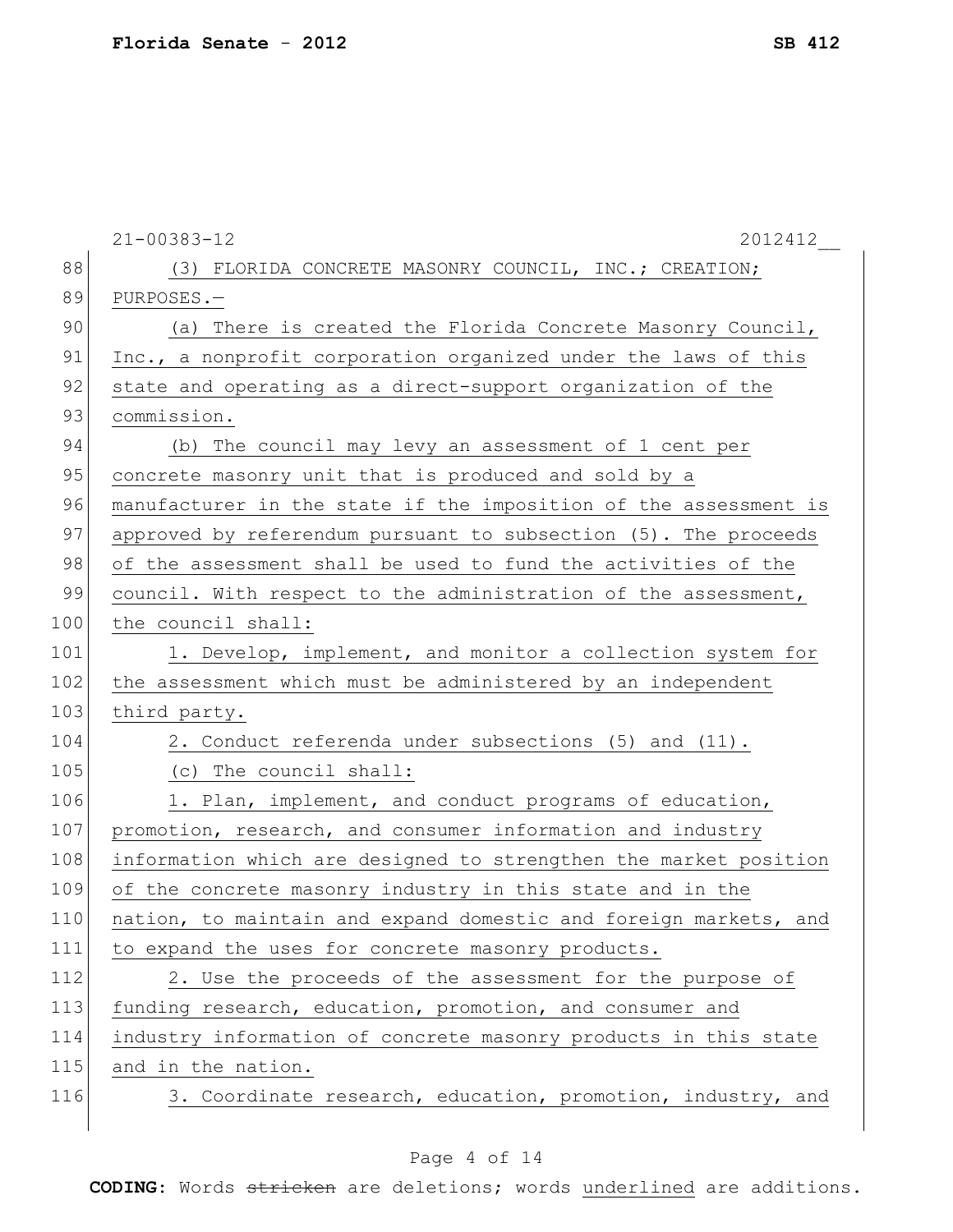|     | $21 - 00383 - 12$<br>2012412                                     |
|-----|------------------------------------------------------------------|
| 117 | consumer information programs with national programs or programs |
| 118 | of other states.                                                 |
| 119 | 4. Develop new uses and markets for concrete masonry             |
| 120 | products.                                                        |
| 121 | 5. Develop and improve educational access to individuals         |
| 122 | seeking employment in the field of concrete masonry.             |
| 123 | 6. Develop methods of improving the quality of concrete          |
| 124 | masonry products for the purpose of windstorm protection.        |
| 125 | 7. Develop methods of improving the energy efficiency            |
| 126 | attributes of concrete masonry products.                         |
| 127 | 8. Inform and educate the public concerning the                  |
| 128 | sustainability and economic benefits of concrete masonry         |
| 129 | products.                                                        |
| 130 | 9. Serve as a liaison within the concrete masonry and other      |
| 131 | construction industries of the state and elsewhere in matters    |
| 132 | that would increase efficiencies that ultimately benefit both    |
| 133 | the consumer and the concrete masonry industry.                  |
| 134 | 10. Buy, sell, mortgage, rent, or improve, in any manner         |
| 135 | that the council considers expedient, real property or personal  |
| 136 | property, or both.                                               |
| 137 | 11. Publish and distribute such papers or periodicals as         |
| 138 | the board of directors considers necessary to encourage and      |
| 139 | accomplish the purposes of the council.                          |
| 140 | 12. Do all other acts necessary or expedient for the             |
| 141 | administration of the affairs and attainment of the purposes of  |
| 142 | the council.                                                     |
| 143 | 13. Approve an annual plan, budget, and audit for the            |
| 144 | council.                                                         |
| 145 | (d) 1. The council may not participate or intervene in any       |
|     |                                                                  |

# Page 5 of 14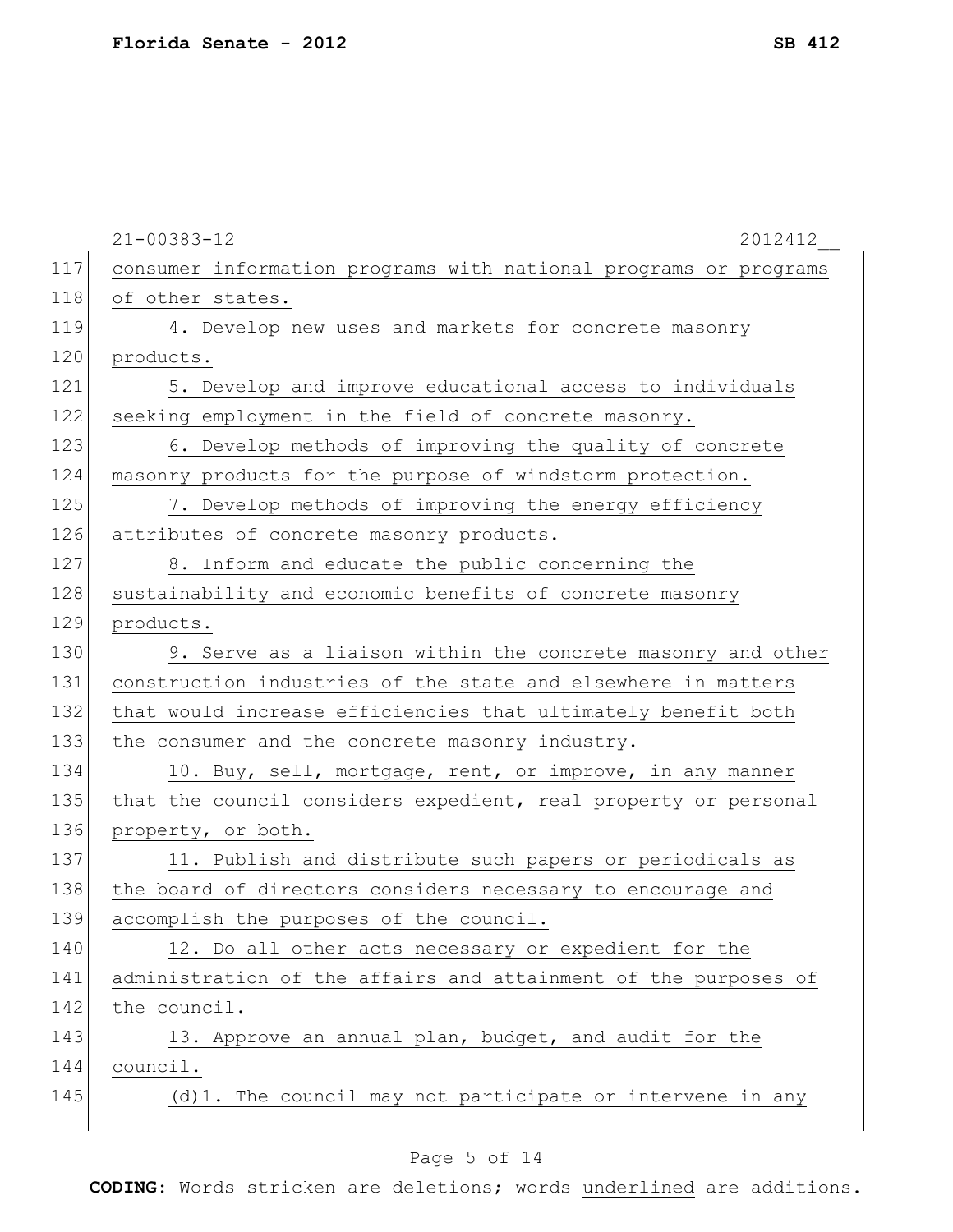|     | $21 - 00383 - 12$<br>2012412                                     |
|-----|------------------------------------------------------------------|
| 146 | political campaign on behalf of or in opposition to any          |
| 147 | candidate for public office. This restriction includes, but is   |
| 148 | not limited to, a prohibition against publishing or distributing |
| 149 | any statement.                                                   |
| 150 | 2. The net receipts of the council may not in any part           |
| 151 | inure to the benefit of or be distributable to its directors,    |
| 152 | its officers, or other private persons, except that the council  |
| 153 | may pay reasonable compensation for services rendered by staff   |
| 154 | employees and may make payments and distributions in furtherance |
| 155 | of the purposes of this section.                                 |
| 156 | 3. Notwithstanding any other provision of law, the council       |
| 157 | may not carry on any other activity not permitted to be carried  |
| 158 | on by a corporation:                                             |
| 159 | a. That is exempt from federal income tax under s.               |
| 160 | 501(c)(3) of the Internal Revenue Code; or                       |
| 161 | b. To which charitable contributions are deductible under        |
| 162 | s. 170(c)(2) of the Internal Revenue Code.                       |
| 163 | 4. Notwithstanding any other statement of the purposes and       |
| 164 | responsibilities of the council, the council may not engage in   |
| 165 | any activity or exercise any power that is not in furtherance of |
| 166 | its specific and primary purposes.                               |
| 167 | (4) GOVERNING BOARD.-                                            |
| 168 | (a) The Florida Concrete Masonry Council, Inc., shall be         |
| 169 | governed by a board of directors composed of 15 members as       |
| 170 | follows:                                                         |
| 171 | 1. Nine members representing concrete masonry                    |
| 172 | manufacturers. Of these board members, at least five must be a   |
| 173 | representative of a manufacturer that is a member of the Masonry |
| 174 | Association of Florida. These members must be representatives of |
|     |                                                                  |

# Page 6 of 14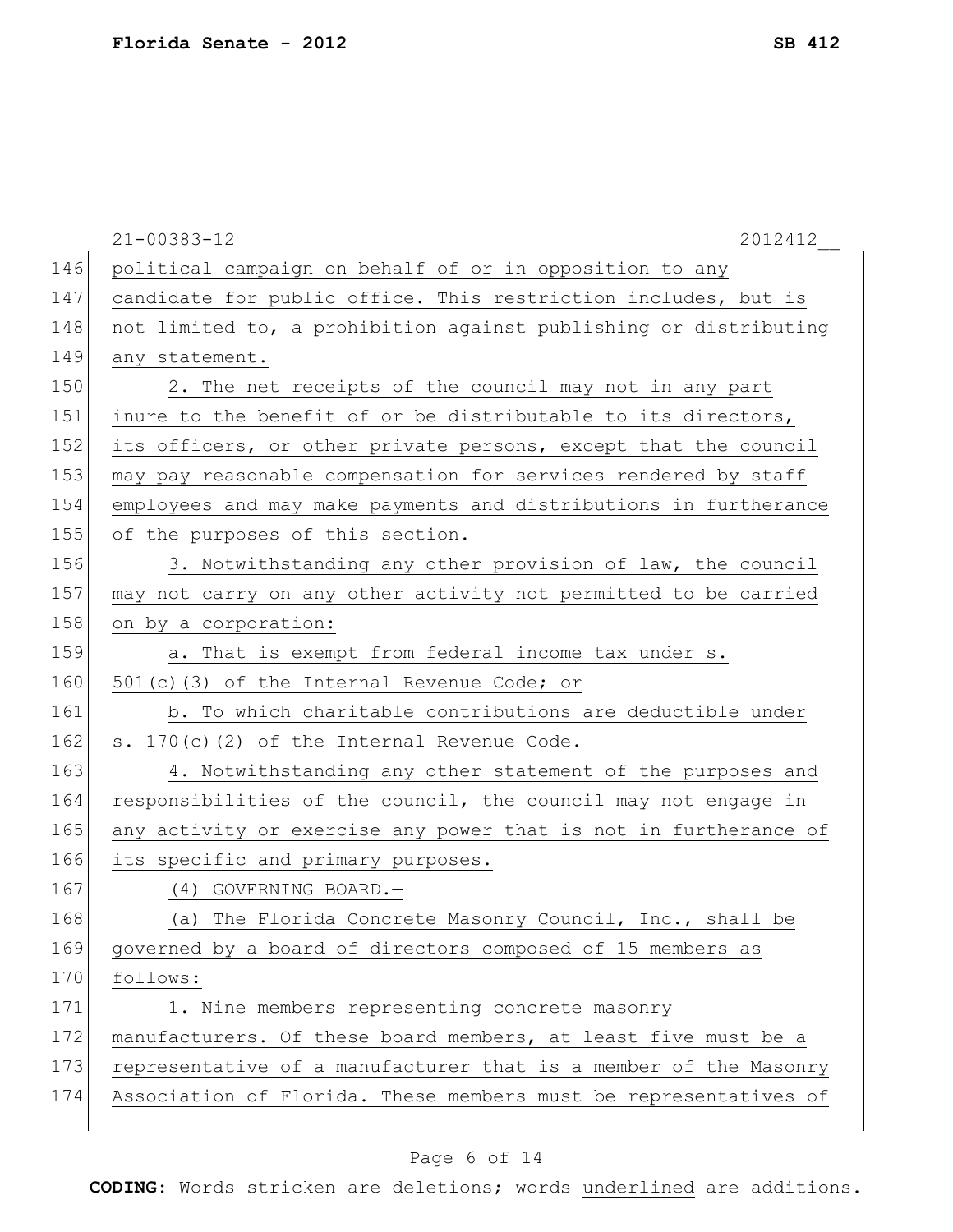|     | $21 - 00383 - 12$<br>2012412                                     |
|-----|------------------------------------------------------------------|
| 175 | concrete masonry manufacturers of various sizes. A manufacturer  |
| 176 | may not be represented by more than one member of the board.     |
| 177 | 2. One member representing the Florida Building Commission.      |
| 178 | 3. One member representing the Florida Homebuilders              |
| 179 | Association.                                                     |
| 180 | 4. One member having expertise in apprenticeship or              |
| 181 | vocational training.                                             |
| 182 | 5. Two members who are masonry contractors and who are           |
| 183 | members of the Masonry Association of Florida.                   |
| 184 | 6. One member who is not a masonry contractor or                 |
| 185 | manufacturer or an employee of a masonry contractor or           |
| 186 | manufacturer, but who is otherwise a stakeholder in the masonry  |
| 187 | industry.                                                        |
| 188 | (b) The initial board of directors shall be appointed by         |
| 189 | the chair of the commission based on recommendations from the    |
| 190 | Masonry Association of Florida. Five of the initial board        |
| 191 | members shall be appointed to a 1-year term. Five shall be       |
| 192 | appointed for a 2-year term. The remaining board members shall   |
| 193 | be appointed for a 3-year term. Thereafter, each member shall be |
| 194 | appointed to serve a 3-year term and may be reappointed to serve |
| 195 | an additional consecutive term. After the initial appointments   |
| 196 | are made, each subsequent vacancy must be filled in accordance   |
| 197 | with the bylaws of the council. A member may not serve more than |
| 198 | two consecutive terms. A member representing a manufacturer or a |
| 199 | contractor must be employed by a manufacturer or contractor      |
| 200 | engaging in the trade or manufacture of concrete masonry         |
| 201 | products for at least 5 years immediately preceding the first    |
| 202 | day of his or her service on the board. All members of the board |
| 203 | shall serve without compensation. However, the board members are |
|     |                                                                  |

# Page 7 of 14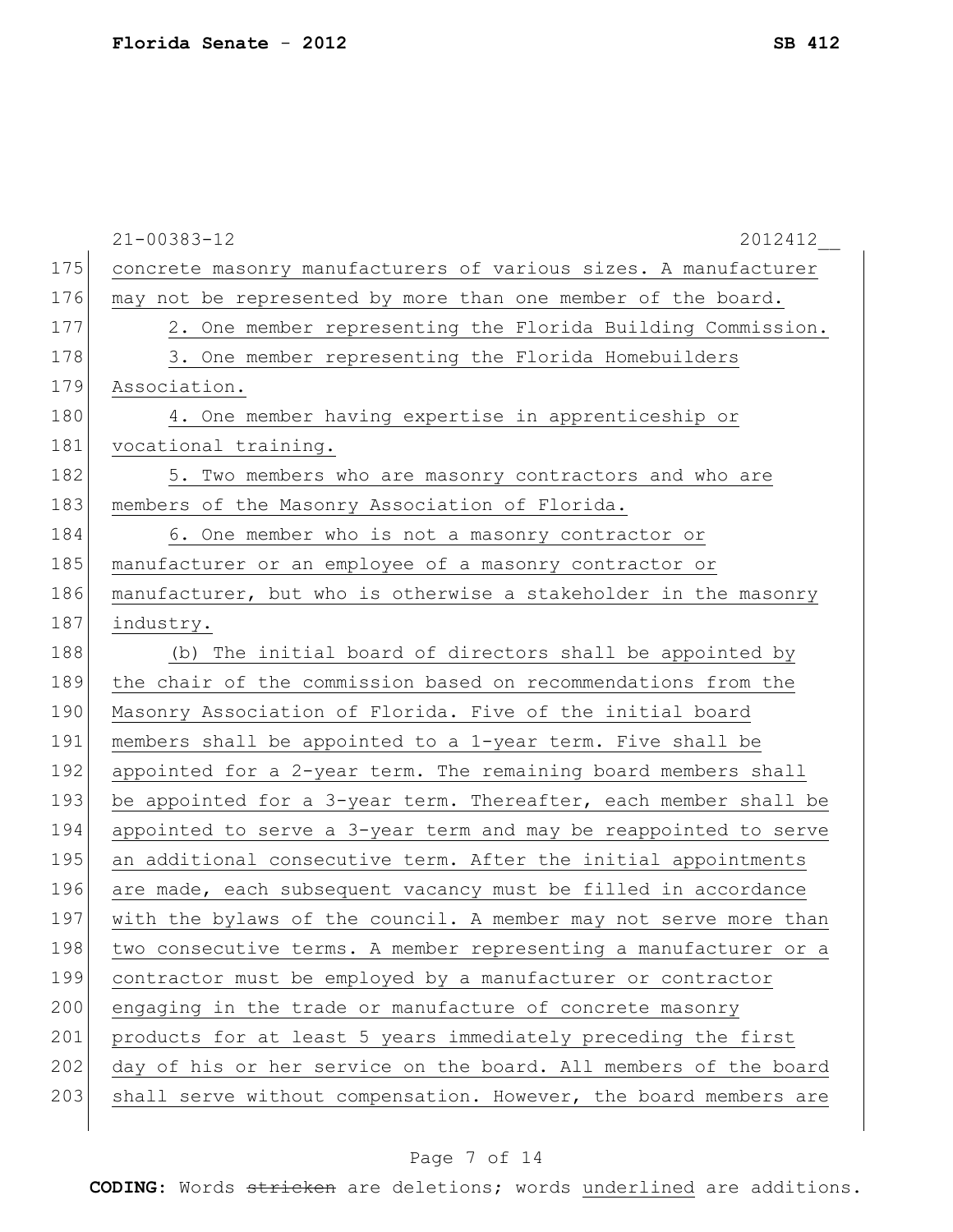|     | $21 - 00383 - 12$<br>2012412                                     |
|-----|------------------------------------------------------------------|
| 204 | entitled to reimbursement for per diem and travel expenses       |
| 205 | incurred in carrying out the intents and purposes of this        |
| 206 | section in accordance with s. 112.061, Florida Statutes.         |
| 207 | (c) The council shall elect from its members a chair, vice       |
| 208 | chair, and a secretary-treasurer to a 2-year term. The chair of  |
| 209 | the board must be a concrete masonry manufacturer.               |
| 210 | (d) The council shall provide for its officers through its       |
| 211 | bylaws, including the ability to set forth offices and           |
| 212 | responsibilities and form committees necessary for the           |
| 213 | administration of this section.                                  |
| 214 | (e) If a member of the board is absent for two consecutive,      |
| 215 | officially called meetings, the board of directors may declare   |
| 216 | that position vacant.                                            |
| 217 | (f) The council shall provide through its bylaws a               |
| 218 | mechanism for selecting board members which will require the     |
| 219 | council to solicit candidates from throughout the concrete       |
| 220 | masonry industry. The mechanism must ensure a fair and equitable |
| 221 | representation on the board of manufacturers of various sizes    |
| 222 | and manufacturers from regions throughout the state.             |
| 223 | (5) REFERENDUM ON ASSESSMENTS. - All concrete masonry            |
| 224 | manufacturers in this state may vote in a referendum to          |
| 225 | determine whether the council may levy an assessment of 1 cent   |
| 226 | per concrete masonry unit. The referendum shall pose the         |
| 227 | question: "Do you approve of authorizing the Florida Concrete    |
| 228 | Masonry Council, Inc., to levy an assessment, pursuant to        |
| 229 | Florida law, of \$0.01 per concrete masonry unit sold by a       |
| 230 | manufacturer in this state, to be used for the education of      |
| 231 | concrete masonry workers, research, and the promotion of         |
| 232 | concrete masonry products?" The ballot provided to each          |
|     |                                                                  |

# Page 8 of 14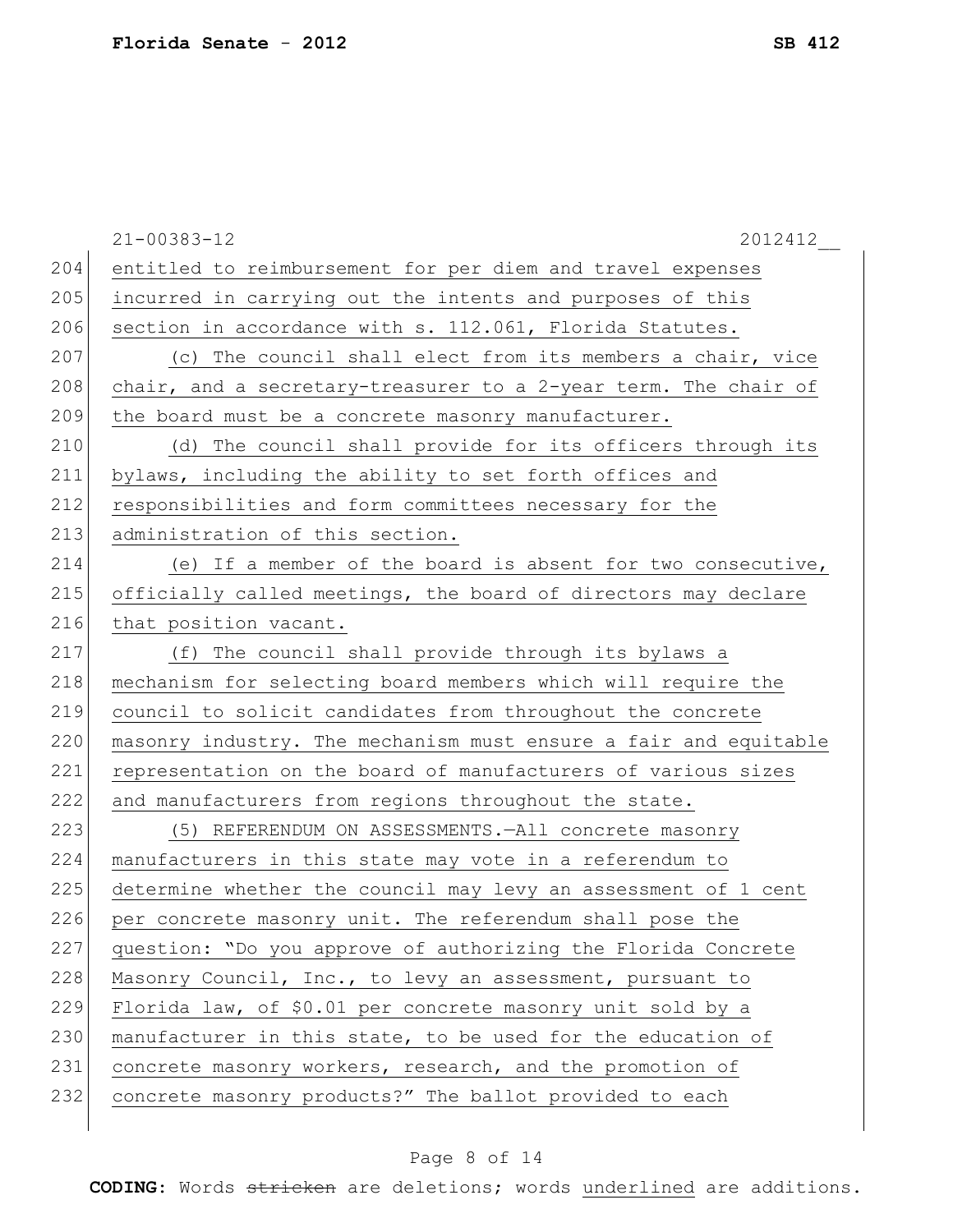|     | 2012412<br>$21 - 00383 - 12$                                     |
|-----|------------------------------------------------------------------|
| 233 | manufacturer must be accompanied with a copy of this section.    |
| 234 | The duration of an authorization to levy the assessment may not  |
| 235 | exceed 5 years following the date of the approval of the levy    |
| 236 | unless reauthorized pursuant to subsection (11).                 |
| 237 | (a) A referendum held under this section must be conducted       |
| 238 | by the Bureau of Economic and Business Research at the           |
| 239 | University of Florida by secret ballot in a manner prescribed by |
| 240 | the council and approved by the commission. The council may      |
| 241 | solicit and accept contributions to fund costs incurred for the  |
| 242 | referendum.                                                      |
| 243 | (b) Notice of a referendum to be held under this section         |
| 244 | must be given by certified mail to each manufacturer at least 30 |
| 245 | days before the referendum is held.                              |
| 246 | (c) Each manufacturer is entitled to at least one vote plus      |
| 247 | one vote for every 10 machine cavities that are owned by the     |
| 248 | manufacturer and located in this state 90 days before the date   |
| 249 | of the referendum. However, a manufacturer may not have more     |
| 250 | than four votes. Proof of identification of the manufacturing of |
| 251 | concrete masonry products and of the number of machine cavities  |
| 252 | must be presented before voting.                                 |
| 253 | (d) A simple majority vote shall determine any issue that        |
| 254 | requires a referendum under this section.                        |
| 255 | (6) ADMINISTRATIVE POWERS AND DUTIES OF THE COUNCIL.             |
| 256 | (a) The council shall:                                           |
| 257 | 1. Receive and disburse funds, as prescribed elsewhere in        |
| 258 | this section, to be used in administering and implementing this  |
| 259 | section.                                                         |
| 260 | 2. Maintain a permanent record of its business proceedings.      |
| 261 | 3. Maintain a permanent, detailed record of its financial        |
|     |                                                                  |

# Page 9 of 14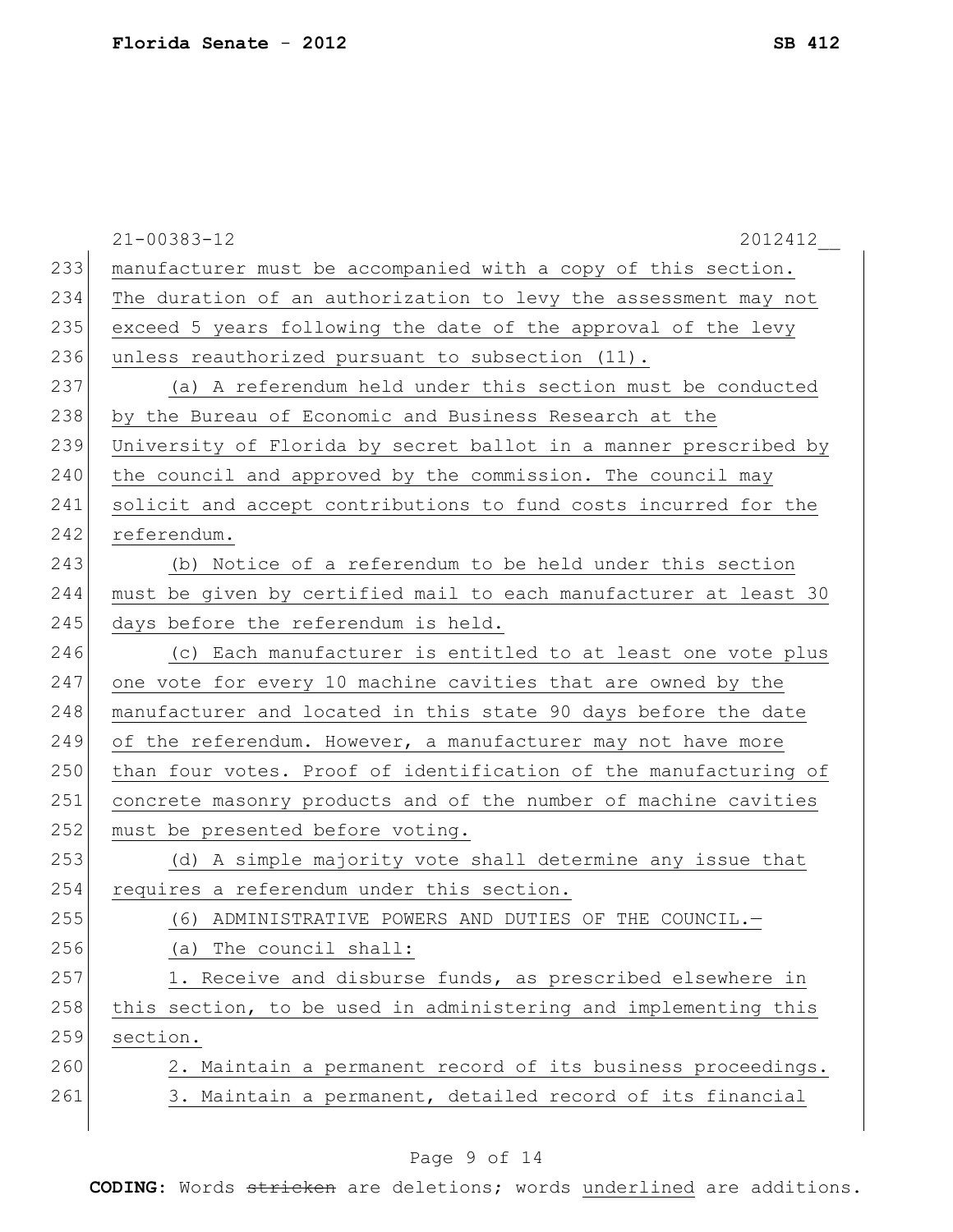|     | $21 - 00383 - 12$<br>2012412                                    |
|-----|-----------------------------------------------------------------|
| 262 | dealings.                                                       |
| 263 | 4. Prepare, for review by the concrete masonry industry in      |
| 264 | this state, periodic reports and an annual report for each      |
| 265 | fiscal year of its activities, and file the annual report with  |
| 266 | the commission.                                                 |
| 267 | 5. Prepare, for review by the concrete masonry industry in      |
| 268 | this state, periodic reports and an annual accounting for each  |
| 269 | fiscal year of all receipts and expenditures, and retain a      |
| 270 | certified public accountant for this purpose.                   |
| 271 | 6. Appoint a licensed banking institution to serve as the       |
| 272 | depository for program funds and handle disbursements of those  |
| 273 | funds.                                                          |
| 274 | 7. Maintain frequent communication with public officers at      |
| 275 | the state and national levels, including the commission.        |
| 276 | 8. Maintain an office in this state.                            |
| 277 | (b) The council may:                                            |
| 278 | 1. Conduct or contract for scientific research with any         |
| 279 | accredited university, college, or similar institution, and     |
| 280 | enter into other contracts or agreements that will aid in       |
| 281 | carrying out the purposes of this section, including contracts  |
| 282 | for the purchase or acquisition of facilities or equipment      |
| 283 | necessary to carry out the purposes of this section.            |
| 284 | 2. Disseminate reliable information benefiting the consumer     |
| 285 | and the concrete masonry industry.                              |
| 286 | 3. Provide to governmental bodies, on request, information      |
| 287 | relating to subjects of concern to the concrete masonry         |
| 288 | industry, and act jointly or in cooperation with the state or   |
| 289 | Federal Government, and agencies thereof, in the development or |
| 290 | administration of programs that the council considers to be     |
|     |                                                                 |

# Page 10 of 14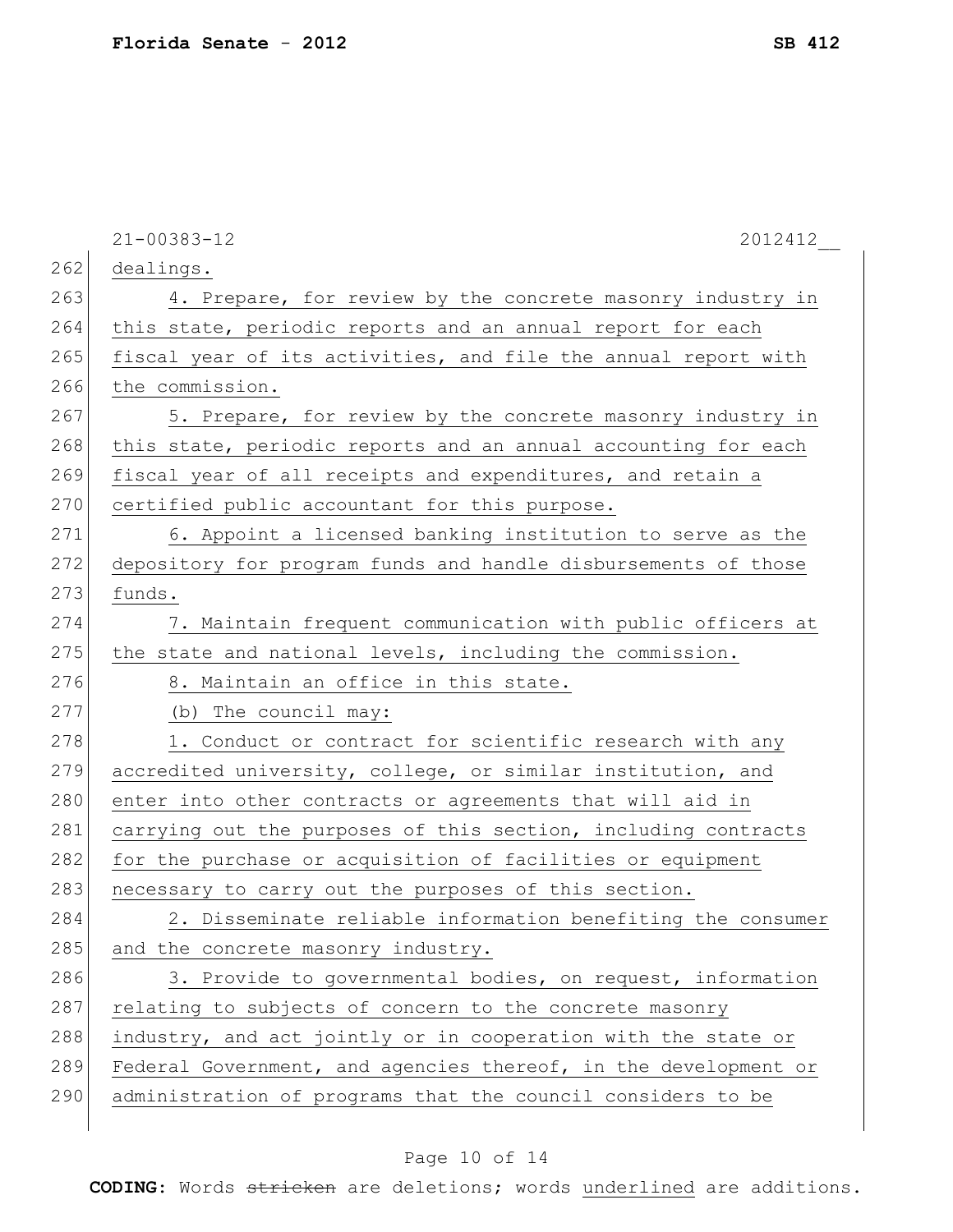|     | $21 - 00383 - 12$<br>2012412                                     |
|-----|------------------------------------------------------------------|
| 291 | consistent with the objectives of this section.                  |
| 292 | 4. Sue and be sued as a council without individual               |
| 293 | liability of the members for acts of the council when acting     |
| 294 | within the scope of the powers of this section and in the manner |
| 295 | prescribed by the laws of this state.                            |
| 296 | 5. Borrow from licensed lending institutions money in            |
| 297 | amounts that are not cumulatively greater than 50 percent of the |
| 298 | council's anticipated annual income.                             |
| 299 | 6. Maintain a financial reserve for emergency use, the           |
| 300 | total of which must not exceed 50 percent of the council's       |
| 301 | anticipated annual income.                                       |
| 302 | 7. Appoint advisory groups composed of representatives from      |
| 303 | organizations, institutions, governments, or businesses related  |
| 304 | to or interested in the welfare of the concrete masonry industry |
| 305 | and the end-use consumer.                                        |
| 306 | 8. Employ subordinate officers and employees of the              |
| 307 | council, prescribe their duties, and fix their compensation and  |
| 308 | terms of employment.                                             |
| 309 | 9. Cooperate with any local, state, regional, or nationwide      |
| 310 | organization or agency engaged in work or activities consistent  |
| 311 | with the objectives of the program.                              |
| 312 | 10. Cause any duly authorized agent or representative to         |
| 313 | enter upon the premises of any market agency, market agent,      |
| 314 | collection agency, or manufacturer and examine or cause to be    |
| 315 | examined by the authorized agent only books, papers, and records |
| 316 | that deal with the payment of the assessment provided for in     |
| 317 | this section or with the enforcement of this section.            |
| 318 | 11. Do all other things necessary to further the intent of       |
| 319 | this section which are not prohibited by law.                    |
|     |                                                                  |

# Page 11 of 14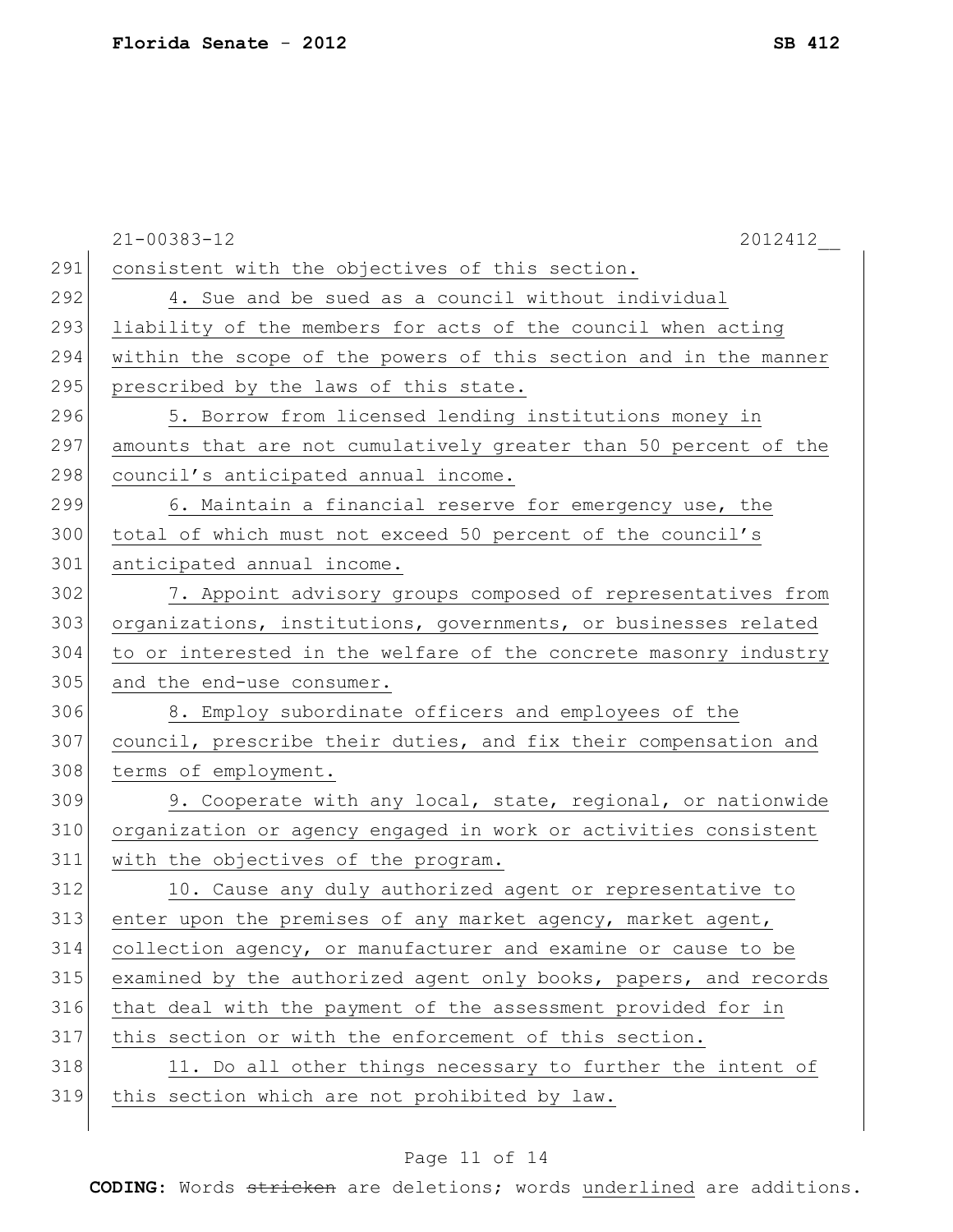|     | $21 - 00383 - 12$<br>2012412                                     |
|-----|------------------------------------------------------------------|
| 320 | (7) ACCEPTANCE OF GRANTS AND GIFTS. - The council may accept     |
| 321 | grants, donations, contributions, or gifts from any source if    |
| 322 | the use of such resources is not restricted in any manner that   |
| 323 | the council considers to be inconsistent with the objectives of  |
| 324 | this section.                                                    |
| 325 | (8) PAYMENTS TO ORGANIZATIONS.-                                  |
| 326 | (a) The council may make payments to other organizations         |
| 327 | for work or services performed which are consistent with the     |
| 328 | objectives of the program.                                       |
| 329 | (b) Before making payments described in this subsection,         |
| 330 | the council must secure a written agreement that the             |
| 331 | organization receiving payment will:                             |
| 332 | 1. Furnish at least annually, or more frequently on request      |
| 333 | of the council, written or printed reports of program activities |
| 334 | and reports of financial data that are relative to the council's |
| 335 | funding of such activities; and                                  |
| 336 | 2. Agree to have appropriate representatives attend              |
| 337 | business meetings of the council as reasonably requested by the  |
| 338 | chair of the council.                                            |
| 339 | (c) The council may require adequate proof of security           |
| 340 | bonding on the payments to any individual, business, or other    |
| 341 | organization.                                                    |
| 342 | (9) COLLECTION OF MONEYS AT TIME OF SALE.-                       |
| 343 | (a) Each manufacturer shall assess from the purchaser, at        |
| 344 | the time of sale by the manufacturer, the assessment levied by   |
| 345 | the council. The amount of the assessment must be separately     |
| 346 | stated on all receipts, invoices, or other evidence of sale as   |
| 347 | the "Florida Building Sustainability Fee."                       |
| 348 | (b) The manufacturer shall collect all such moneys and           |
|     |                                                                  |

# Page 12 of 14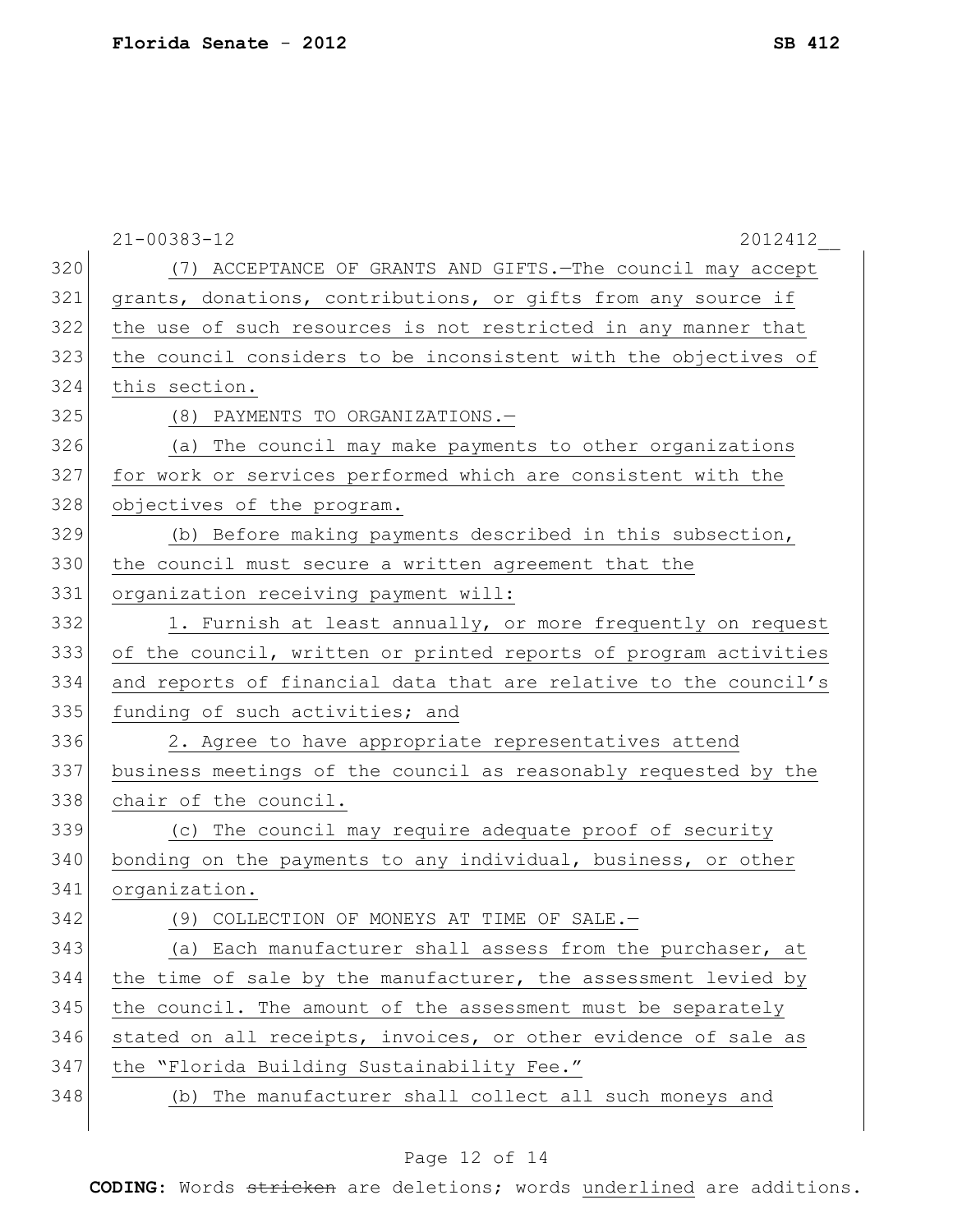|     | $21 - 00383 - 12$<br>2012412                                     |
|-----|------------------------------------------------------------------|
| 349 | forward them quarterly to the council, and the council shall     |
| 350 | provide appropriate business forms for the convenience of the    |
| 351 | collecting agent in executing this duty.                         |
| 352 | (c) The council shall maintain within its financial records      |
| 353 | a separate accounting of all moneys received under this          |
| 354 | subsection. The council shall provide for an annual financial    |
| 355 | audit of its accounts and records to be conducted by an          |
| 356 | independent certified public accountant pursuant to rules        |
| 357 | adopted by the Auditor General under s. 11.45, Florida Statutes. |
| 358 | (d) The assessment is due and payable upon the sale of           |
| 359 | concrete masonry units that are produced in this state,          |
| 360 | regardless of the location of the purchaser. The assessment      |
| 361 | constitutes a personal debt of the manufacturer of concrete      |
| 362 | masonry units who collects the assessment or who otherwise owes  |
| 363 | the assessment. If a manufacturer fails to remit any properly    |
| 364 | due assessment, the council may bring a civil action against the |
| 365 | manufacturer in the circuit court of any county for the          |
| 366 | collection thereof, and may add a penalty in the amount of 10    |
| 367 | percent of the assessment owed, the cost of enforcing the        |
| 368 | collection of the assessment, court costs, and reasonable        |
| 369 | attorney's fees. The action shall be tried and judgment rendered |
| 370 | as in any other cause of action for debts due and payable. All   |
| 371 | assessments, penalties, and enforcement costs are due and        |
| 372 | payable to the council.                                          |
| 373 | (10) VOTE ON CONTINUING THE ASSESSMENT. - Upon the delivery      |
| 374 | by certified mail to the council of petitions that represent at  |
| 375 | least 25 percent of the votes allocated under subsection (5) and |
| 376 | that ask, "Shall the assessment authorized by the Concrete       |
| 377 | Masonry Products Research, Education, and Promotion Act          |
|     |                                                                  |

# Page 13 of 14